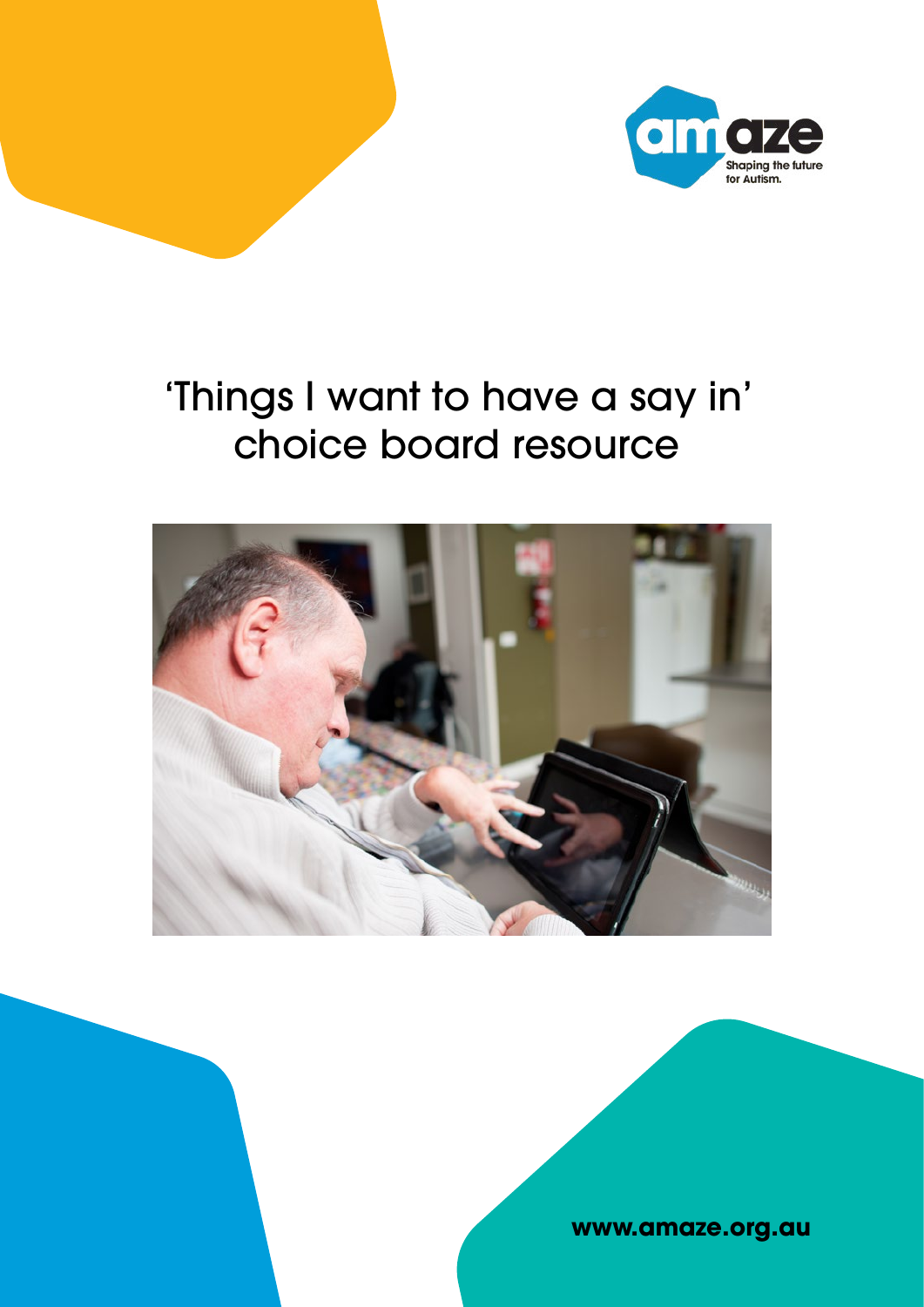This resource has been developed to assist NDIS participants to contribute to the planning process. The resource includes a choice board with some Boardmaker® pictures to support choice making. You can use this resource to talk about goals and choices with the person you care for.

## **How to use the choice board**

1. Print the choice board. You may like to laminate it. It is A3 size.

2. Decide on the style of pictures you'd like to use on the choice board. For example, the Boardmaker® pictures provided, photos, drawings or real-life objects. Use the style of pictures that are most meaningful for the NDIS participant.

3. Think about the topics shown in the pictures. Are there any topics that make the NDIS participant uncomfortable? If so, you may like to remove them.

4. Choose the topics you want to use on the choice board. The topics should represent what is available to the NDIS participant, or a goal that can be worked towards. You can do this with the NDIS participant or by yourself depending on their level of understanding.

5. If you're not sure about the NDIS participant's ability to make choices you can start by limiting the number of choices to two. Partial participation is OK. You don't need to fill all 6 squares on the board unless you and the NDIS participant want to.

6. Print the Boardmaker® pictures or prepare the photos, drawings or real-life objects to use on the choice board. You may like to laminate the Boardmaker® pictures.

7. You can use Velcro dots, blu tack or sticky tape to attach the pictures to the choice board. If you're using the choice board on a table, you can simply place each picture on the coloured part.

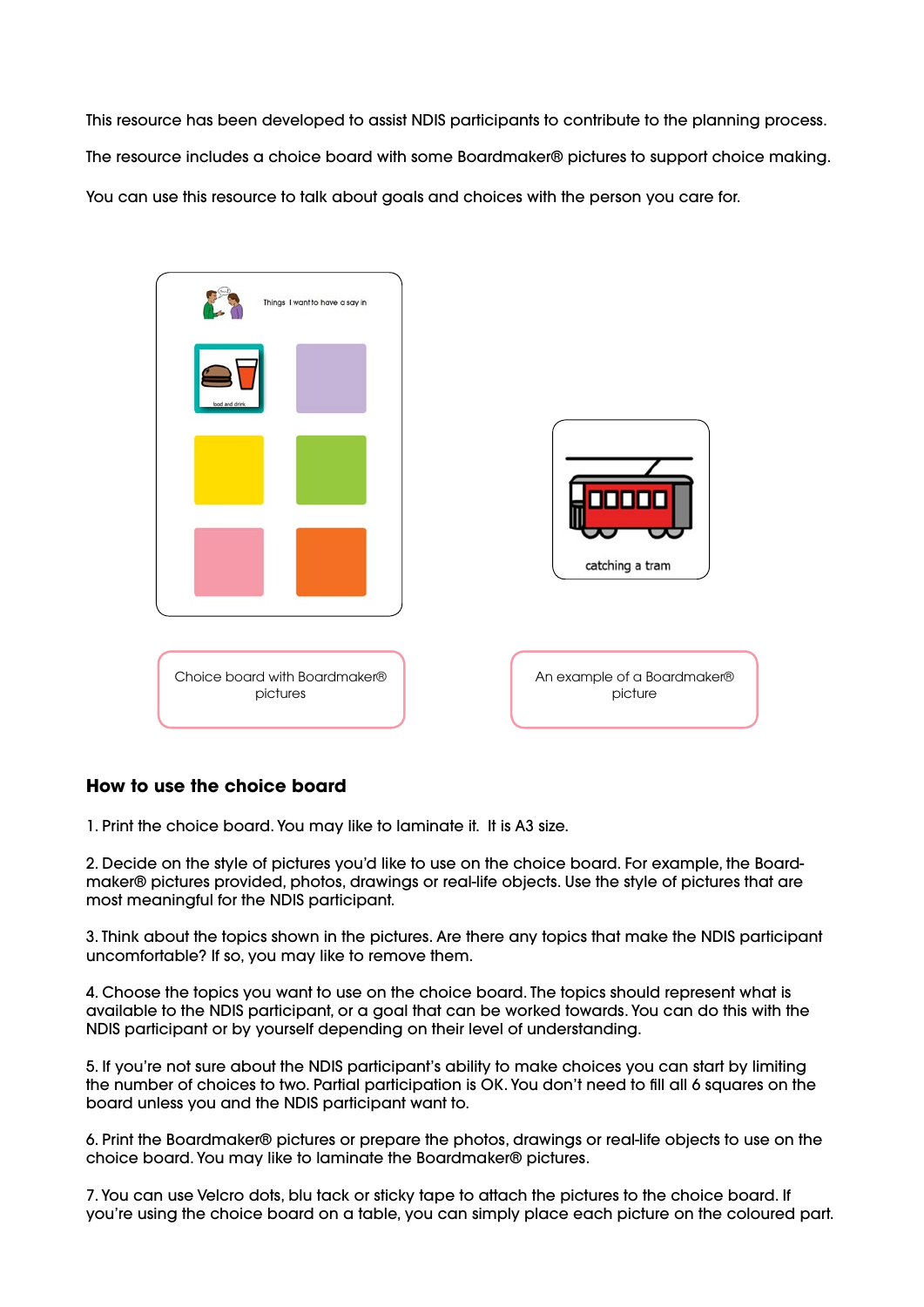

## Things I want to have a say in









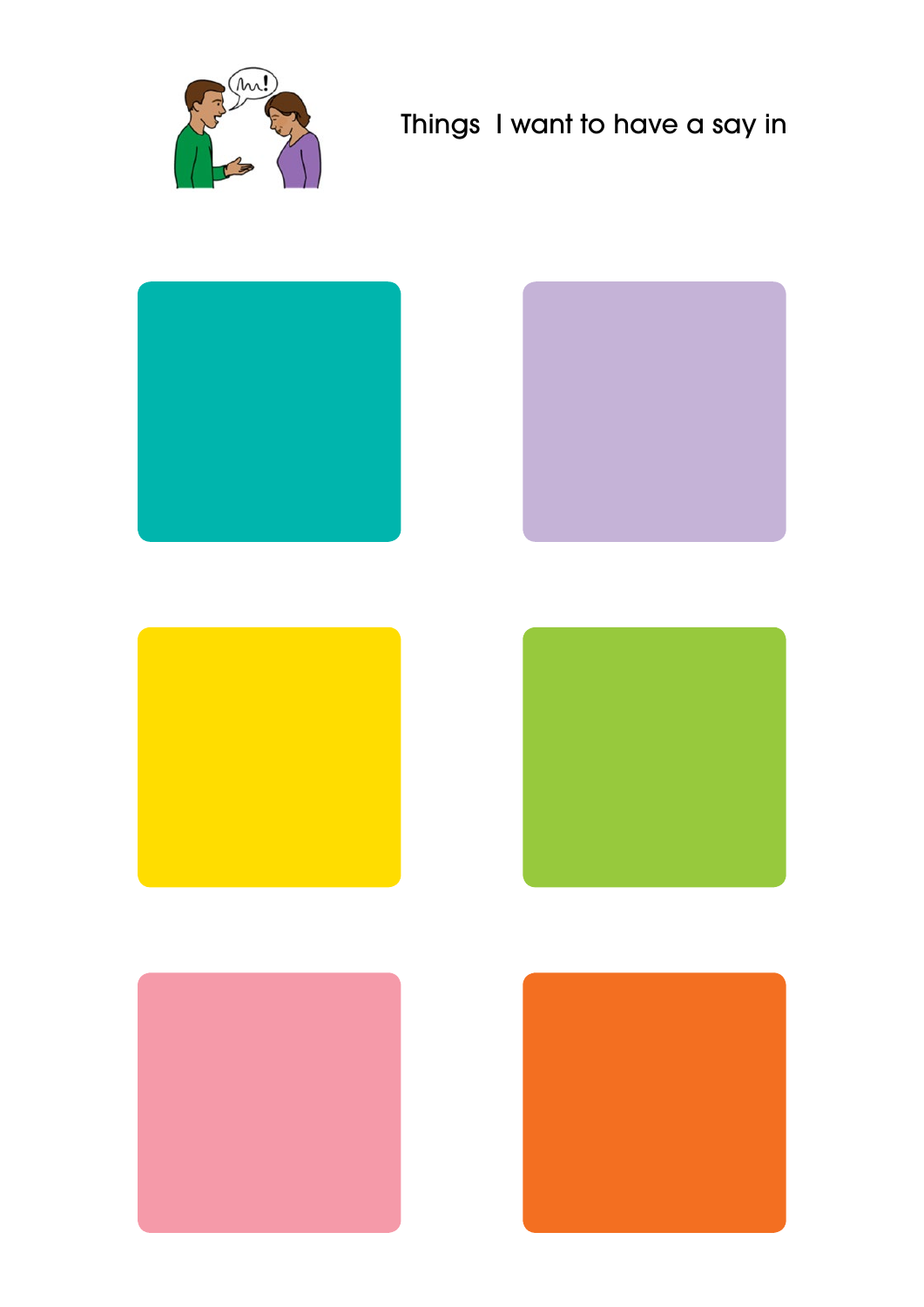